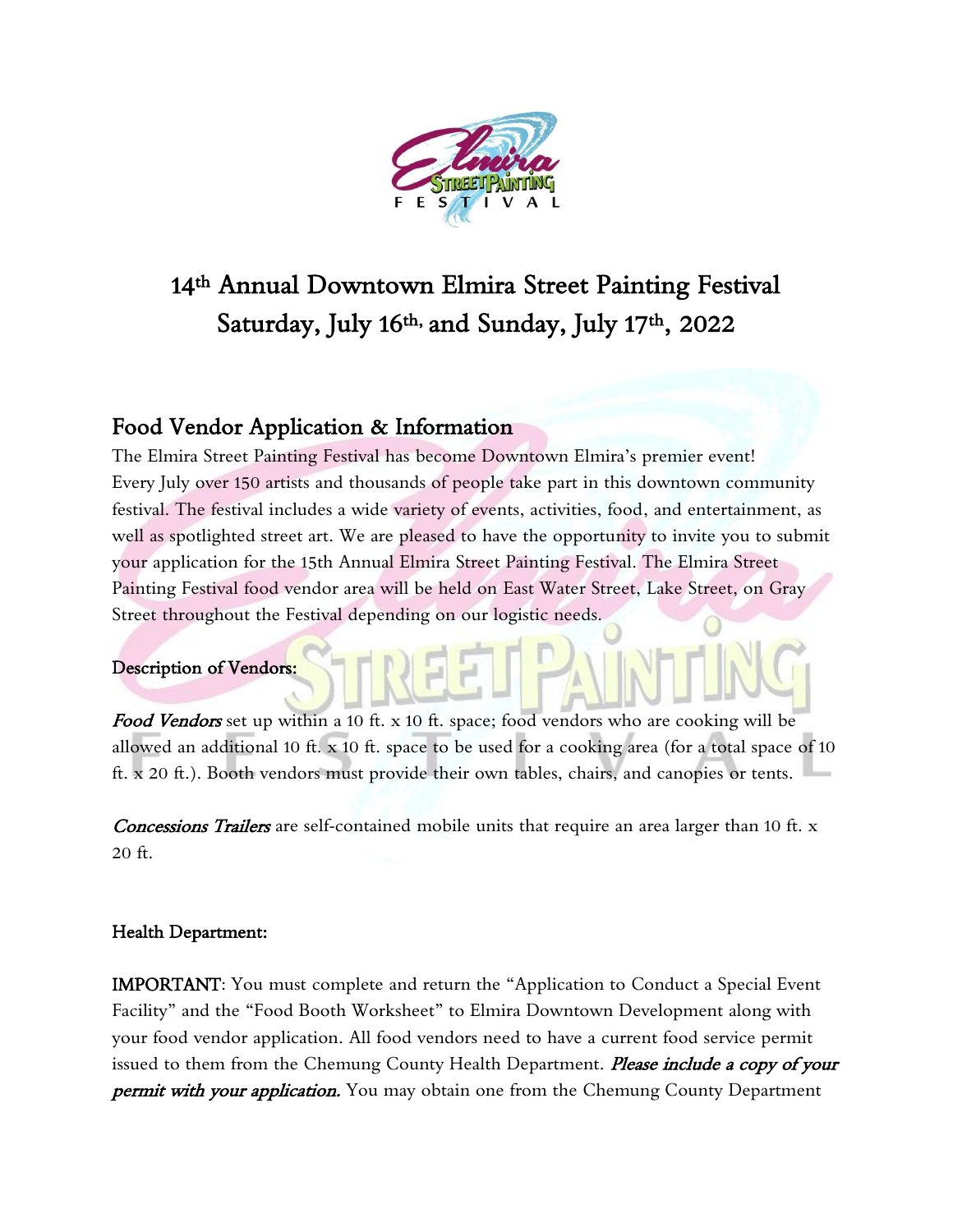of Public Health. If you have any questions about the regulations, or if you need to obtain a permit, call the Chemung County Health Department at 607-737-2028.

### Insurance:

IMPORTANT: All food vendors must submit a certificate of insurance naming Elmira Downtown Development and the City of Elmira as additionally insured. *Please include your* certificate of insurance with your application! For your application to be considered, it MUST be accompanied by a copy of your insurance!

#### ELECTRICITY:

Power is available for an additional fee and will be provided *only* to those exhibitors who paid for electricity in advance. NOTE: In the past, we have experienced problems with vendors who have used more power than they initially requested. This trips the breakers and causes many problems and delays that we would like to avoid! To help ensure a smooth and safe event for everyone, in the space provided on your application, please give a detailed description of everything you are planning to the plugin. Please also note that every vendor is responsible for covering all cables and wires in his or her booth by using wire mats or covers and any cables or wires running into your booth MUST be covered at all times! Extension cords, splitters, etc. will NOT be provided. Please plan on bringing a minimum of 100 ft. of extension cords to the event and make sure that you have come prepared with power strips or any additional equipment you may require. Approved vendors must use a 12/2 - gauge power cord, which must be at least 100 ft. long. Only one (1) connection to the power board is permitted. Where a power cord crosses a sidewalk, it must be secured by duct tape or some other material to avoid injury.

Power fee: \$15.00 per day in addition to the initial vendor fee.

### Menus:

On your application, list all the food items that you are planning to serve. Please note the following:

- \* All menu items are subject to review and acceptance.
- \* Menus are accepted on a "first-come, first-serve" basis.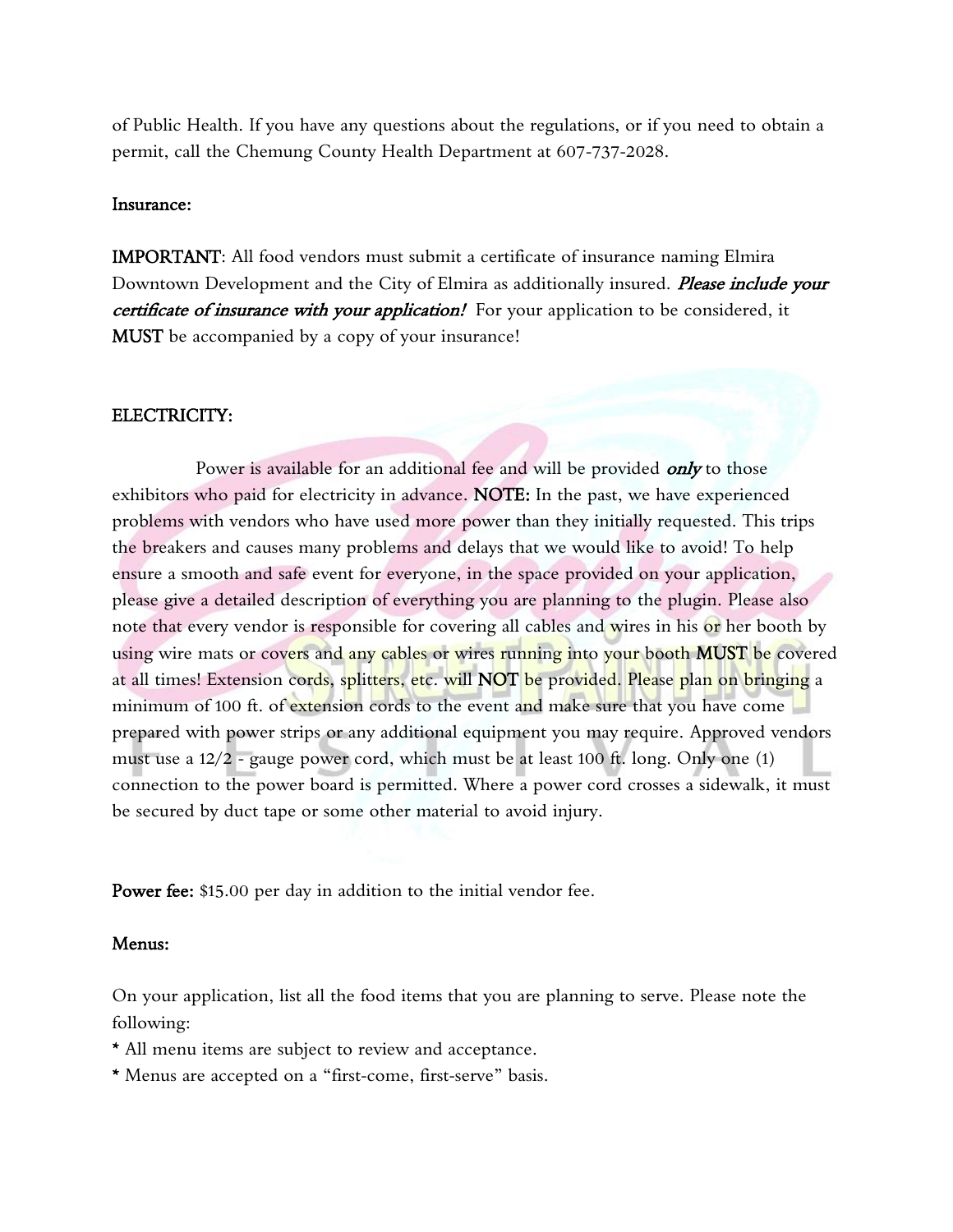### Fees:

Food Vendor Fee – for 2 days \$175.00 Late Fee (post-June 21st, 2022) \$50.00

Please note, that your application and fees (space fee and electricity fee) are due by June 20<sup>th</sup>, 2022.

## Cancellations:

Any cancellations must be made in writing and must be received by the Elmira Downtown Development office no later than June 24, 2022. No refunds will be made after June, 24th 2022.

# Mail applications to: Elmira Downtown Development, Inc. 400 East Church Street Elmira, New York 14901 For Questions: Email: [infor@elmiradowntown.com](mailto:infor@elmiradowntown.com) or [dlopenzo@elmiradowntown.com](mailto:dlopenzo@elmiradowntown.com)  Call: 607-734-0341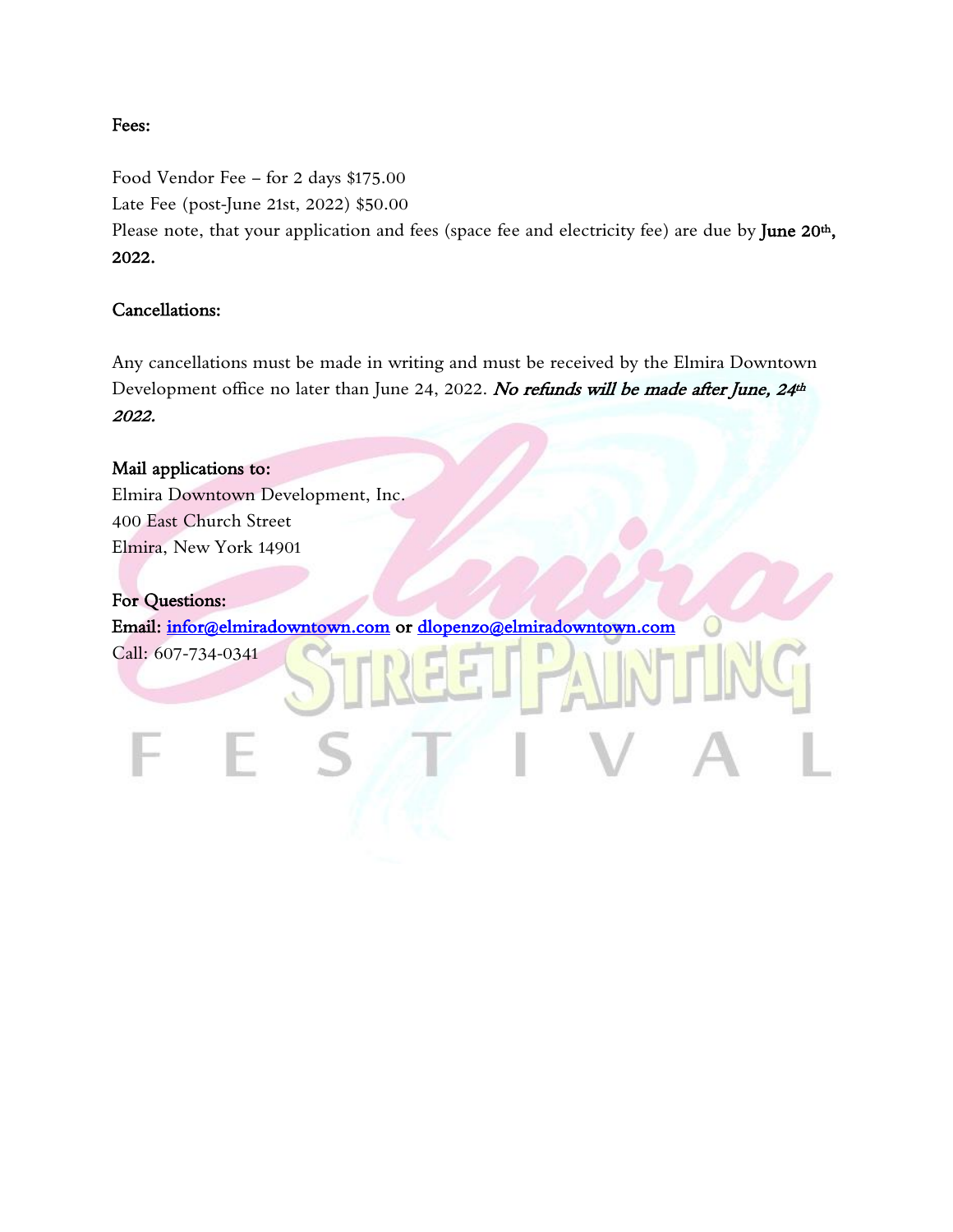# The 15th Annual Elmira Street Painting Festival FOOD VENDOR

|                              | Cell Phone:                                                                                        |
|------------------------------|----------------------------------------------------------------------------------------------------|
|                              |                                                                                                    |
| Please Select a Vendor Type: |                                                                                                    |
| □ Food Vendor                | <b>Concessions Trailer Dimensions:</b>                                                             |
|                              | * Disclaimer: We do our best to accommodate requests, but the first-choice area is not guaranteed. |
|                              |                                                                                                    |
| often?                       | Will you be receiving any deliveries during the Festival? If so, what time of day and how          |

\_\_\_\_\_\_\_\_\_\_\_\_\_\_\_\_\_\_\_\_\_\_\_\_\_\_\_\_\_\_\_\_\_\_\_\_\_\_\_\_\_\_\_\_\_\_\_\_\_\_\_\_\_\_\_\_\_\_\_\_\_\_\_\_\_\_\_\_\_\_\_\_\_\_\_\_

Requested Menu Items: Prices: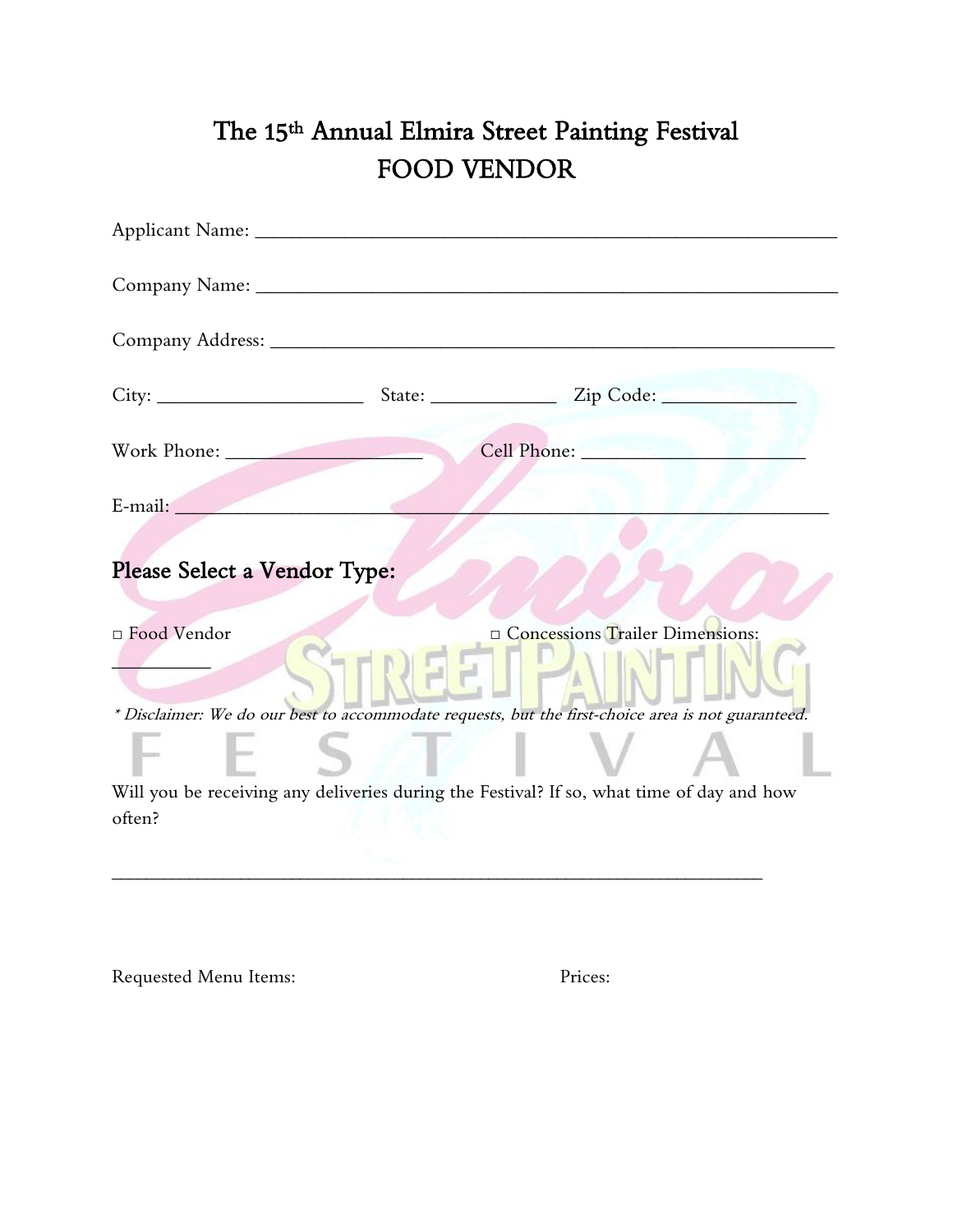# Food Vendor Agreement:

Elmira Downtown Development believes in equal opportunities for all vendors and we will actively seek fair evaluation of all applications. We do not allow personal beliefs to conflict with application consideration. In selecting participants, criteria may include menu items, history, the promptness of application arrival, and event area accommodations. Elmira Downtown Development reserves the right to deny acceptance of any applicant if experience or other factors warrant exclusion.

# As a participant of the 14th Annual Elmira Street Painting Festival, I fully understand and agree with the following:

I recognize and acknowledge that I assume the full risk of any injury, property damage, or loss that I may sustain because I participate in all activities connected with or associated with my participation in the festival. Furthermore, I understand that I should carry my insurance and that I store my products and equipment overnight at my own risk. I agree to waive and relinquish all claims I may have against Elmira Downtown Development, the City of Elmira, and all associated sponsors and staff of the festival and agents thereof from all claims other parties may have resulted from injuries, damage, or loss caused by, arising out of, connected with, or in any way associated with the activities of the festival. I agree to provide a specified list of all menu items I plan to sell, and I acknowledge that I may not be permitted to sell each of the items I submit. I understand that I must comply with all Chemung County Department of Public Health regulations about food sales at special events. I understand that failure to comply with the Health Dept. regulations may result in being asked to leave the Festival, forfeiting all fees.

I agree that I am responsible for the transportation, insurance, and sale of my products. I also understand that I am responsible for collecting and reporting sales tax on all transactions made during the Festival.

I agree to be present for all 2 days of the festival: Saturday and Sunday, July 16th – 17th, 2022. I agree that if I have not set up by 10 am on Saturday, July 16th, or if I leave the festival early, I forfeit my booth space and all fees. If I intend to be late on either of the 2 days, I must acknowledge this to the Event Manager or I may forfeit my booth space. I understand that all vehicles must be off the street by 10 am. No vehicles are allowed to drive through the festival area during festival hours. I agree that all demonstrations and exhibits may be photographed for publicity purposes. I understand and will abide by the rules of this application.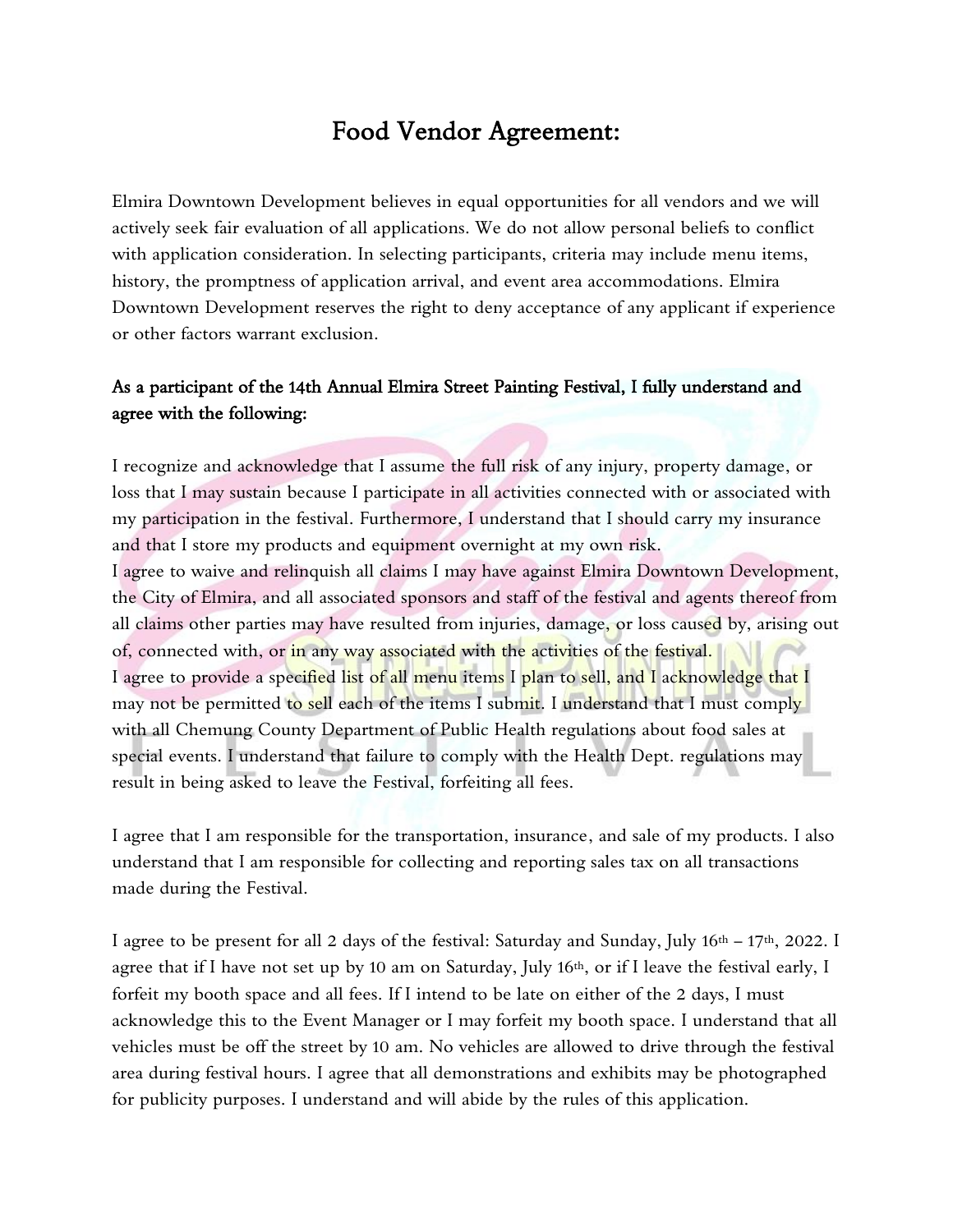I have read through the application and I agree to abide by all rules outlined in this agreement.

| Applicant Signature: |  |  |  |
|----------------------|--|--|--|
|----------------------|--|--|--|

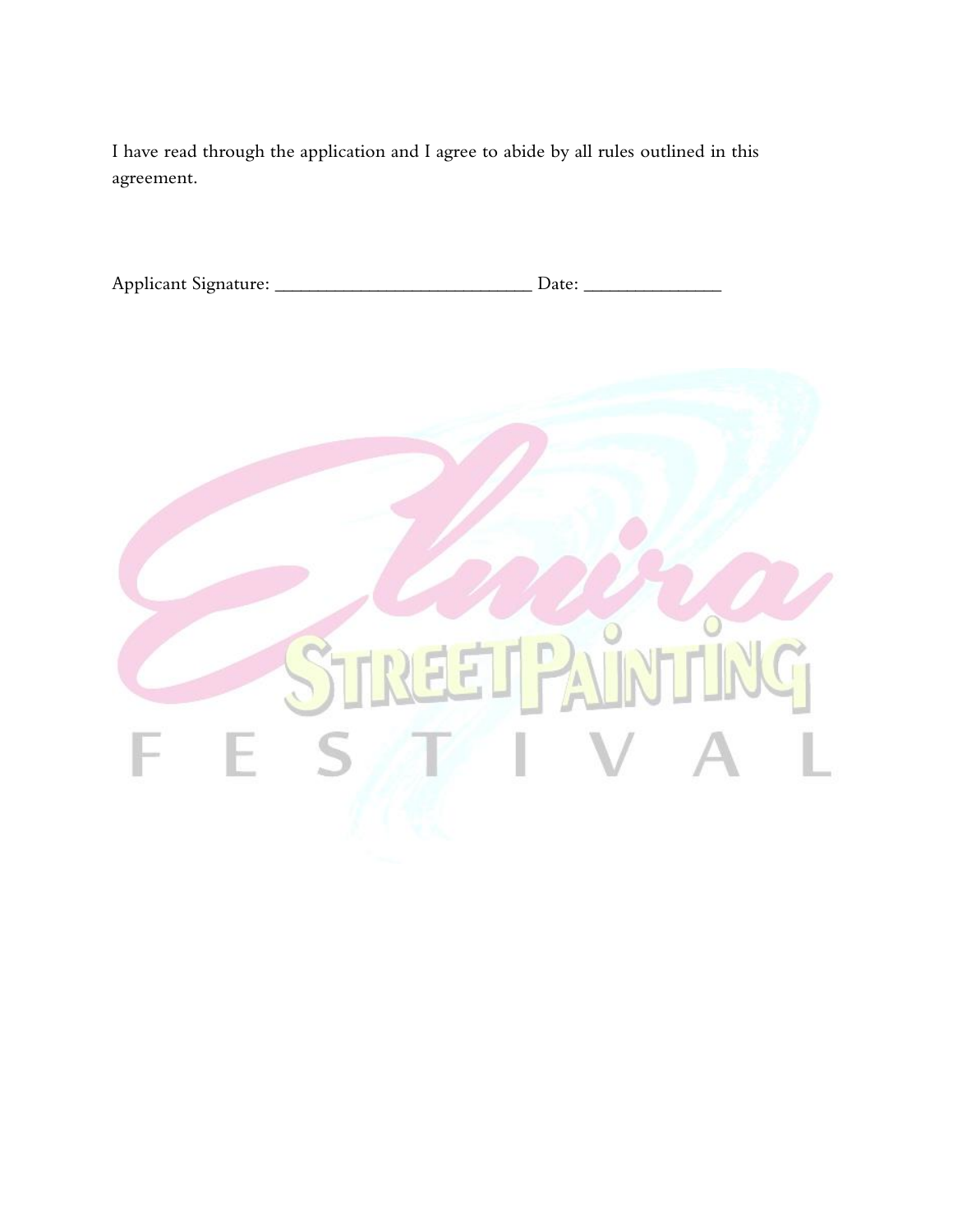# FOOD VENDOR Electrical/Fire Safety Worksheet:

To ensure that everyone has access to the electricity they need, please complete the following information. If you bring equipment that is not listed, we may not be able to accommodate your requirements.

| Do you need electricity in your booth space? Yes<br>N <sub>o</sub>                                     |
|--------------------------------------------------------------------------------------------------------|
| Do you need electricity overnight?<br>Yes<br>N <sub>o</sub>                                            |
| Are you bringing your generator?<br>Yes<br>No                                                          |
| If yes, please describe:                                                                               |
| Are you planning to cook with charcoal at the event?<br>N <sub>o</sub><br>Yes                          |
| How much electricity & how many circuits will you need?<br>circuits<br>110 volts up to 2000 watts $\&$ |
| circuits<br>220 volts up to 2000 watts $\&$                                                            |
| Please list all the equipment & required AMPs that you will be plugging in:                            |

### To expedite fire inspection, please complete the following information:

\_\_\_\_\_\_\_\_\_\_\_\_\_\_\_\_\_\_\_\_\_\_\_\_\_\_\_\_\_\_\_\_\_\_\_\_\_\_\_\_\_\_\_\_\_\_\_\_\_\_\_\_\_\_\_\_\_\_\_\_\_\_\_\_ \_\_\_\_\_\_\_\_\_\_\_\_\_\_\_\_\_\_\_\_\_\_\_\_\_\_\_\_\_\_\_\_\_\_\_\_\_\_\_\_\_\_\_\_\_\_\_\_\_\_\_\_\_\_\_\_\_\_\_\_\_\_\_\_

How many tanks of compressed gas are you going to bring, and where are you planning to store full tanks? How will you secure the full tanks?

\_\_\_\_\_\_\_\_\_\_\_\_\_\_\_\_\_\_\_\_\_\_\_\_\_\_\_\_\_\_\_\_\_\_\_\_\_\_\_\_\_\_\_\_\_\_\_\_\_\_\_\_\_\_\_\_\_\_\_\_\_\_\_\_\_\_\_\_\_\_\_\_\_\_\_\_\_\_\_\_\_\_\_\_\_ \_\_\_\_\_\_\_\_\_\_\_\_\_\_\_\_\_\_\_\_\_\_\_\_\_\_\_\_\_\_\_\_\_\_\_\_\_\_\_\_\_\_\_\_\_\_\_\_\_\_\_\_\_\_\_\_\_\_\_\_\_\_\_\_\_\_\_\_\_\_\_\_\_\_\_\_\_\_\_\_\_\_\_\